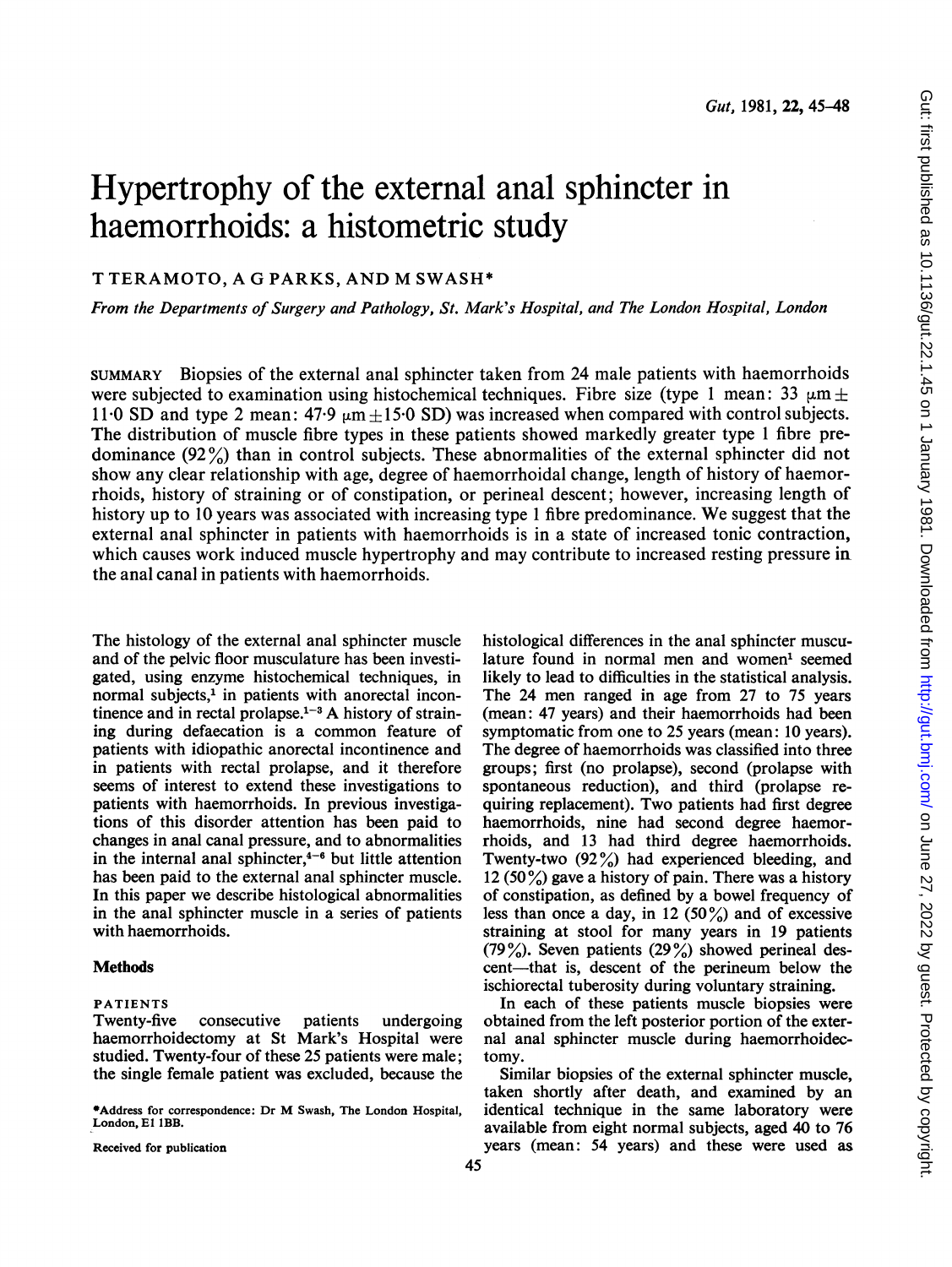Table <sup>1</sup> Characteristic features of type <sup>1</sup> and type 2 fibres in skeletal muscle

| Characteristic feature | Type 1                         | Type 2                          |
|------------------------|--------------------------------|---------------------------------|
| Contraction speed      | Slow<br>(tonic<br>contraction) | Fast<br>(phasic<br>contraction) |
| <b>Reaction with:</b>  |                                |                                 |
| ATPase pH 9.4          | Low                            | High                            |
| ATPase pH $4.3$        | High                           | Low                             |
| NADH tr.               | High                           | Low                             |
|                        |                                |                                 |

controls. The morphometric and histological features of these normal external anal sphincter muscle biopsies have been reported previously.' As far as could be assertained from the medical records these patients had been free of anorectal disorders.

### **TECHNIQUES**

Biopsies of the external anal sphincter obtained during haemorrhoidectomy were snap-frozen in isopentane cooled in liquid nitrogen and a series of consecutive transverse sections  $8 \mu m$  thick was cut from each biopsy in a cryostat. These sections were prepared for light-microscopy using haemotoxylin and eosin, and modified Gomori trichrome stains. In addition, a standard series of enzyme histochemical methods was used, including nicotine adenine dinucleotide tetrazolium reductase (NADH tr) and myosin adenosine triphosphatase (ATPase) preincubated at pH 9.4 and 4.3 (7). Fibre typing (Table 1) was performed using the ATPase preparations, and the proportion of type <sup>1</sup> and type 2 fibres, calculated as a percentage of the total number of fibres in each biopsy, was expressed as the dominant fibre type.7 The ATPase preparation, preincubated at  $pH$  4.3, was used for fibre typing because it gives a more definite and more constant fibre type differentiation than the more alkaline preincubations.

The histochemical classification of muscle fibres in striated muscle can be correlated with the physiological characteristics of these fibres. Type <sup>1</sup> fibres, dependent on oxidative metabolic pathways are adapted to maintain tonic contraction, and type 2 fibres, dependent on non-oxidative metabolism, are adapted to brief, phasic contraction (Table 1). The external anal sphincter, as would be expected in a muscle which is maintained in a state of constant reflex contraction showed marked type <sup>1</sup> fibre predominance  $(74\frac{9}{9})$  in men<sup>1</sup>).

The lesser diameters of all the fibres of each histochemical type were measured in sections of each biopsy stained with ATPase preincubated at pH 4-3 using an eye-piece micrometer. The lesser diameter (the maximum diameter across the lesser aspect of each muscle fibre) was chosen because it overcomes the difficulty of error introduced by obliquity in the plane of section of individual fibres.<sup>178</sup> The means and standard deviations of these measurements of type <sup>1</sup> and type 2 fibre diameters were calculated, for each muscle, and histograms of type <sup>1</sup> and type 2 fibre diameter were plotted. In addition, changes in morphology of individual fibres and other histological abnormalities were noted.

# **Results**

#### HISTOMETRIC FINDINGS

In patients with haemorrhoids the mean diameters of type 1 and type 2 fibres were  $33 \mu m$  (SD. 11.0) and  $47.9 \,\mu \text{m}$  (SD, 15.0), respectively. This represents hypertrophy of type 1 and type 2 fibres of  $57\%$  and  $60\%$  respectively (Table 2), compared with controls  $(p < 0.01)$ . Type 2 fibres were significantly larger (Fig. 1) than type 1 fibres ( $p < 0.001$ ). No difference in fibre diameter was found with increasing age, with degree of haemorrhoids, with a history of constipation, or of straining at stool, or with perineal descent. Further, there was no increase in muscle fibre diameter with increasing length of history of haemorrhoids.

Fibre type Diameter (gn) % difference Significance of % Type <sup>1</sup> fibre Significance of mean $\pm$ SD difference predominance difference Type <sup>1</sup>  $\text{Control}$  21 $\pm$ 10-8 74  $-$  (1407)\*<br>33+11.0 Haemorrhoids 33±11-0 57 P<0-01 92 P<0-001 (23644) Type 2<br>Control  $30 + 15.6$ (1174)<br>1500–47 Haemorrhoids  $47.9 \pm 15.00$  60  $P < 0.01$ (2181)

Table <sup>2</sup> Muscle fibre diameter and % type <sup>1</sup> fibre predominance

\*Numbers in parentheses indicate total number of fibres measured.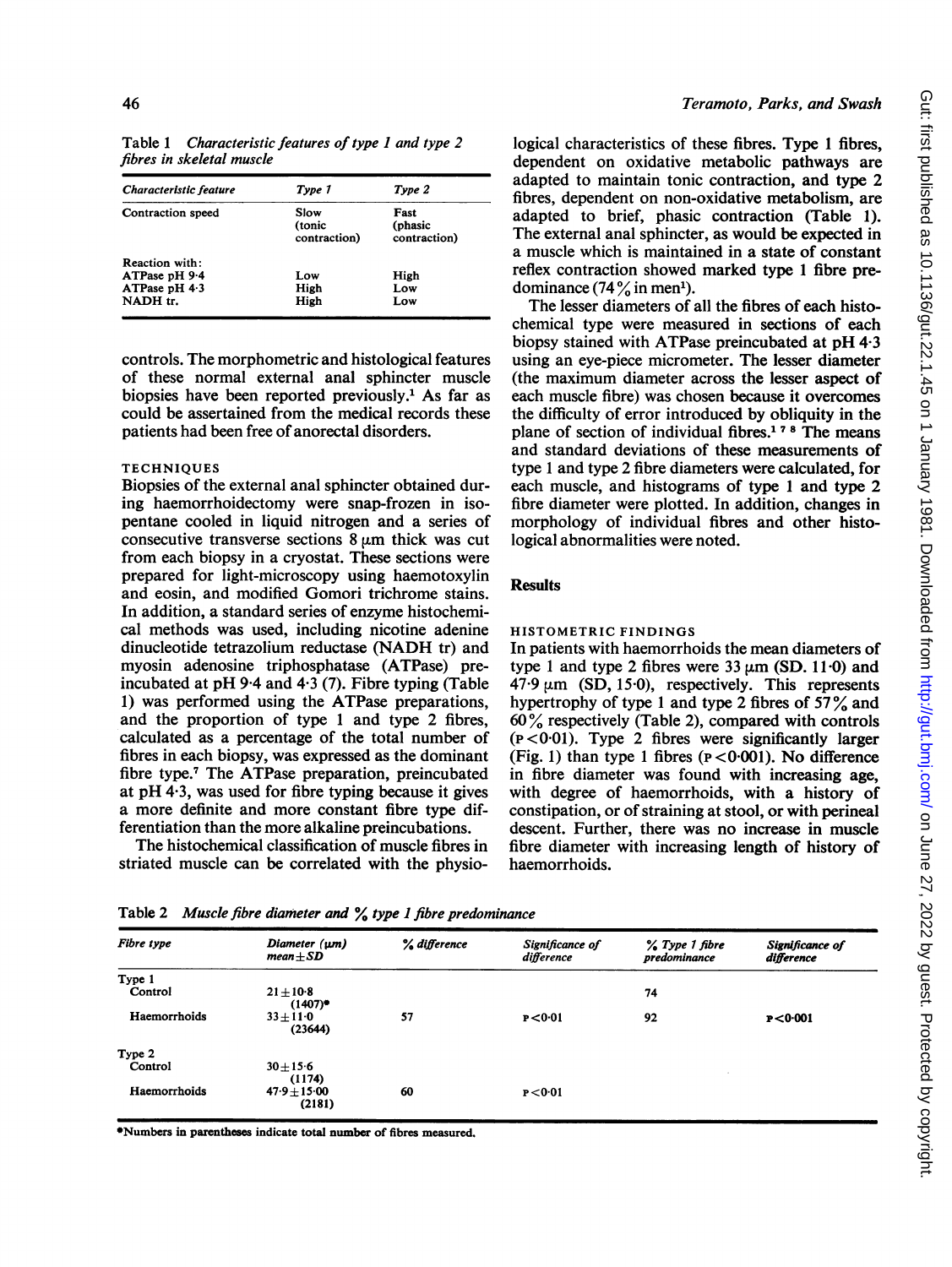

Fig. <sup>1</sup> Photomicrographs of the external anal sphincter in the control subject (a) and the patient with haemorrhoids (b). ATPase, pH 4.3,  $\times$  140 (original magnification). The diameter of type 1 (dark) and type  $2$  (pale) in the patient with haemorrhoids (b) is larger than that of the control subject (a), and the degree of type 1 fibre predominance is markedly greater in the patient.

Type <sup>1</sup> fibre predominance (Fig. 1, Table 2) was significantly greater  $(92\%)$  in patients with haemorrhoids than in the control subjects  $(74\%)$  ( $p < 0.001$ ). In the group of patients who had a history of haemorrhoids for less than 10 years, type <sup>1</sup> fibre predom-

inance increased with increasing length of history of haemorrhoids  $(r: 0.81, t: 5.43, p < 0.001)$ ; however, in those patients whose haemorrhoids had been present for longer than 10 years, type <sup>1</sup> fibre predominance showed no additional increase with increasing length of history (Fig. 2).

There was no difference in the degree of type <sup>1</sup> predominance with increasing age, with degree of haemorrhoids, with a history of constipation, or of straining at stool, or with perineal descent. Histograms of type <sup>1</sup> fibre diameter showed a normal distribution in all cases, but histograms of type 2 fibre diameter showed multiple peaks with increased range of diameter in three of the 24 patients.

### HISTOLOGICAL FINDINGS

Central nucleation was seen in more than  $3\%$  of the fibres in 19 of 24 biopsies, but only two biopsies showed more than  $10\%$  of such fibres. In normal muscle central nucleation is found in less than  $3\%$  of fibres.7 Necrotic fibres, granular fibres, and split fibres were rare and no features of denervation or reinnervation were seen. Increased fibrous tissue was found in only two of the 24 cases, the same cases in which there was more than  $10\%$  central nucleation.

# **Discussion**

The external anal sphincter is in a state of continuous tonic contraction in normal subjects. $8-10$  Skeletal muscles which have a predominantly tonic postural function-for example, soleus and tibialis anteriorshow a high proportion of type 1 fibres.<sup>11</sup> Beersiek et al.<sup>1</sup> found that the external anal sphincter muscles of normal subjects showed type <sup>1</sup> fibre predominance  $(74\%)$ , as would be expected in a muscle which was in a state of continuous partial contraction. The external anal sphincter muscle biopsies in our patients with haemorrhoids showed increased type <sup>1</sup> fibre predominance and hypertrophy of



Fig. 2 The relationship between type <sup>1</sup> fibre predominance and duration of symptoms. The degree of type 1 predominance increased with increasing length of history of haemorrhoids up to 10 years, but beyond 10 years no additional increase occurred.